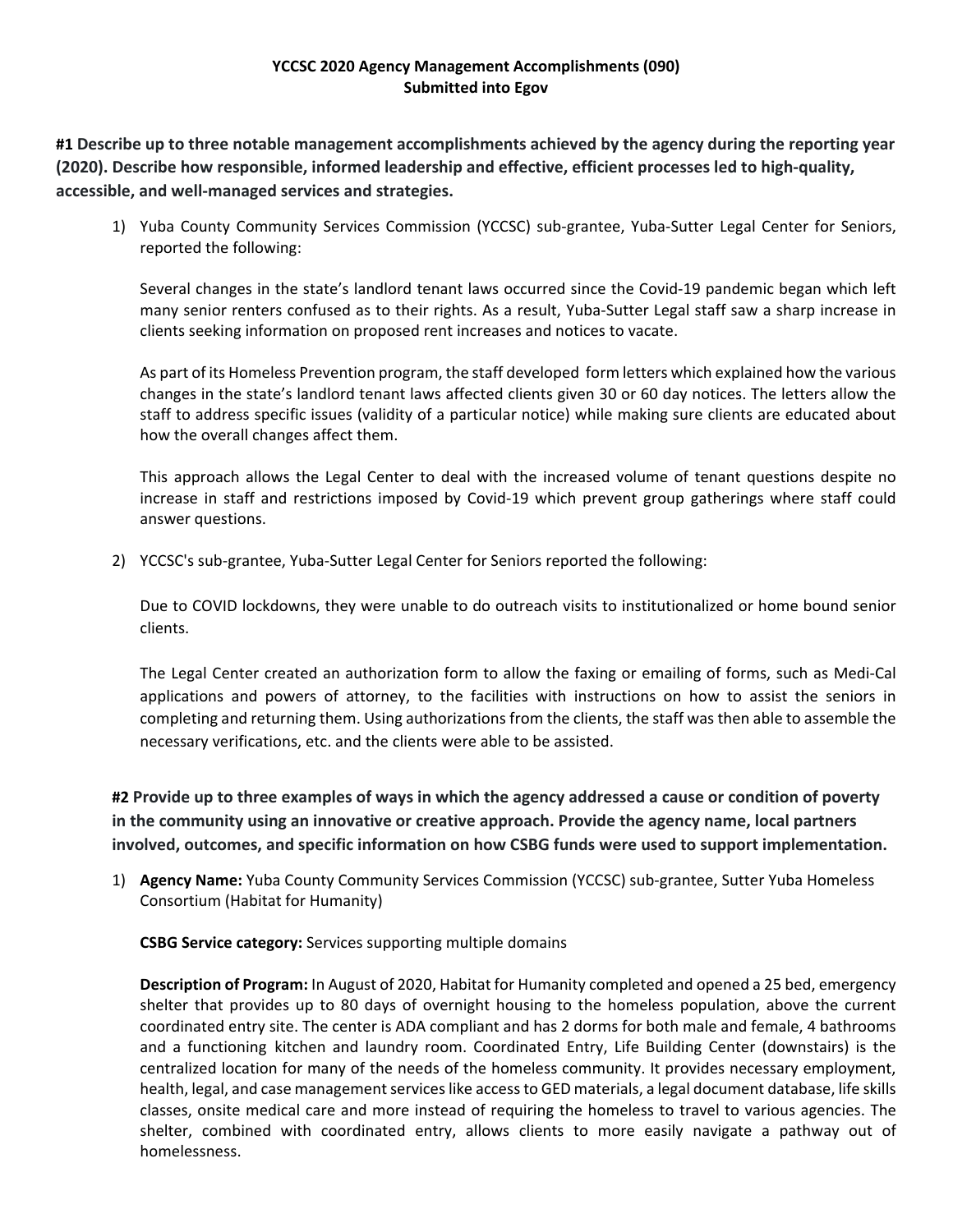This collaboration has been funded by multiple local non‐profits and has utilized the best skill sets of each organization to come together and serve our homeless community at its core. The success of the Life Building Center has inspired our neighboring communities in Chico and Butte County to model our ability to partner and make a positive impact on our homeless community for the betterment of all.

**How innovate/creative:** It allows those staying in the shelter to have stability while easily accessing crucial services onsite, including case management, life building skills, social services, veteran resources and job skill resources.

**Outcomes achieved:** within the shelter and through coordinated entry

- Experienced improved health and safety due to improvements in their home‐10
- Obtained temporary housing placement-35
- Obtained permanent housing placement-64
- increased nutrition skills—379
- enrolled in job readiness training-271
- received resume development/interview skills training-164
- enrolled in financial capability skills training/budgeting/credit management—128
- had nursing care sessions-104
- had substance abuse counseling-187
- had mental health assessments—348

**How CSBG funds were used:** Funding was used toward financial and physical upkeep of the shelter as well as services provided within coordinated entry.

## **Local Partners involved and how contributed:**

- City of Marysville Police Department‐ provides referrals to the shelter to help alleviate the burden on Law Enforcement
- Adventist Health- provides referrals to the shelter to help alleviate the burden on Emergency Room Medical Services and on‐site medical services
- Yuba County Health and Human Services—provides services and funding for the shelter
- Sutter Yuba Homeless Consortium-provides funding to operate the shelter
- Hands of Hope- operates and oversees the day to day coordinated entry center, oversees the shelter and coordinates services with other service partners.

#3 Provide up to three examples of changes made by the agency to improve service delivery and enhance impact for individuals, families, and communities with low incomes based on their in-depth analysis of performance **data.**

1) Yuba County Community Services Commission (YCCSC) sub‐grantee, Sutter Yuba Homeless Consortium (SYHC), reported the following:

**Problem:** substance use and misuse within the homeless population was inhibiting their ability to find housing/shelter.

**In‐depth analysis of performance data:** Review of initial assessment forms from clients identified that use of substances made it difficult for them to live or find housing.

**Changes made:** SYHC collaborated with Adventist Health Street Nurses and the Substance Abuse Navigator and educated hospital emergency room doctors and nurses about substance use/abuse and the availability of treatment options which changed the stigma once held by the emergency department staff. One on one attention was given to these clients to help them recover and seek treatment, bridges were created and they all were advocated for specifically which resulted in successfully sending over 40 individuals to either outpatient or inpatient treatment.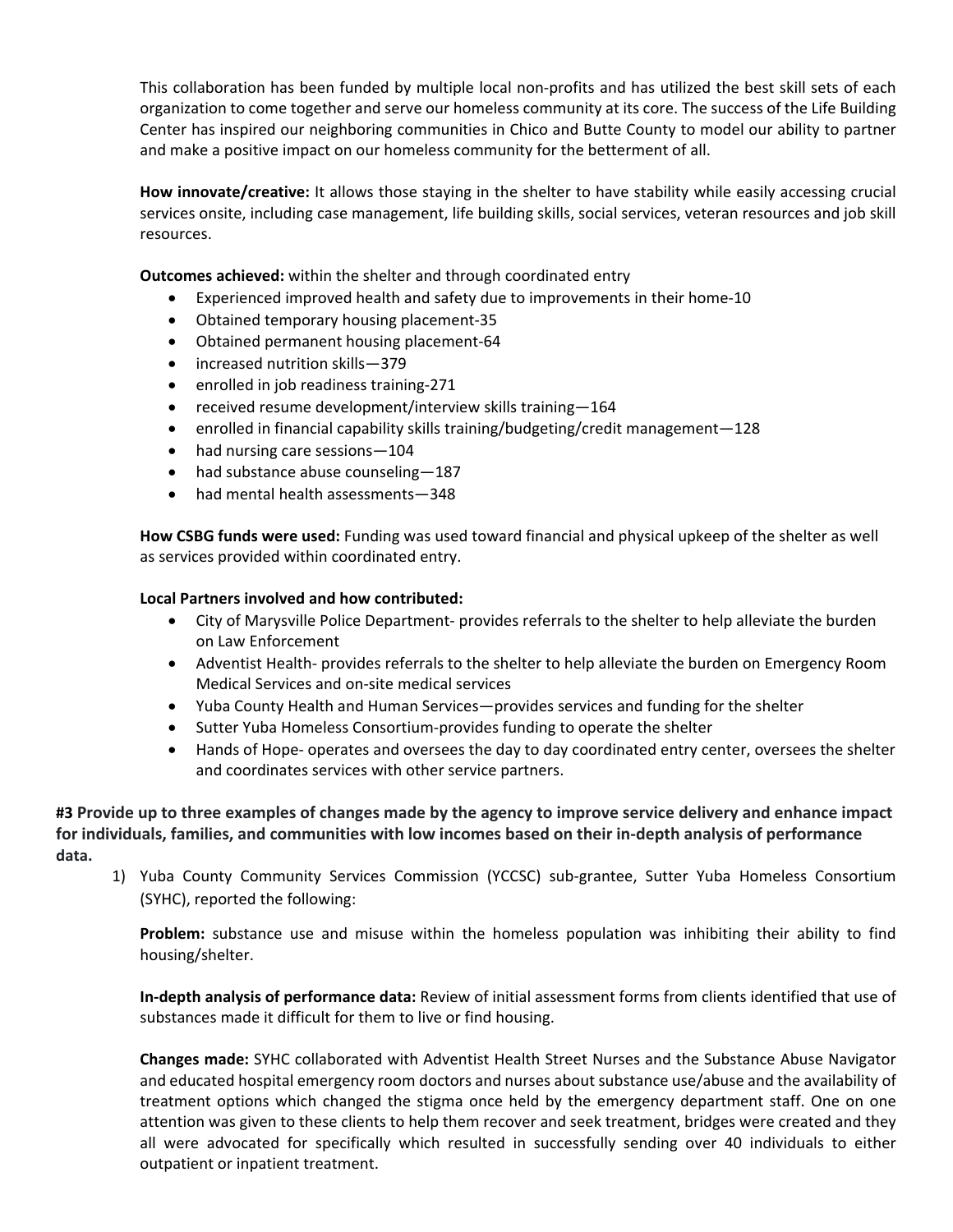| <b>Module 4</b>                                |                |         |                       |         |  |
|------------------------------------------------|----------------|---------|-----------------------|---------|--|
| 2020 Yuba County Community Services Commission | <b>Results</b> | Results | <b>Actual Results</b> | Results |  |
|                                                | Actual         | Actual  | Consortium            | Actual  |  |
|                                                | HoH            | Center  | Homeless              | Total   |  |
|                                                | Deaf &         | Legal   | Sutter Yuba           |         |  |
|                                                | NorCal         | Sutter  |                       |         |  |
|                                                |                | Yuba-   |                       |         |  |

#### **1. Employment Indicators**

| A. The number of unemployed youth who obtained employment to gain skills or income.                                     | 8  | 8  |
|-------------------------------------------------------------------------------------------------------------------------|----|----|
| B. number of unemployed adults who obtained employment (up to a living wage).                                           | 52 | 52 |
| C. number of unemployed adults who obtained and maintained employment for at least 90 days                              |    |    |
| (up to a living wage).                                                                                                  | 52 | 52 |
| D. number of unemployed adults who obtained and maintained employment for at least 180 days                             |    |    |
| (up to a living wage).                                                                                                  | 44 | 44 |
| E. number of unemployed adults who obtained employment (with a living wage or higher).                                  | 33 | 34 |
| F. number of unemployed adults who obtained and maintained employment for at least 90 days (with a living wage or       |    |    |
| higher).                                                                                                                | 33 | 33 |
| G. number of unemployed adults who obtained and maintained employment for at least 180 days                             |    |    |
| (with a living wage or higher).                                                                                         | 25 | 25 |
| H. number of employed participants in a career-advancement related program who entered or transitioned into a position  |    |    |
| that provided increased income and/or benefits.                                                                         |    | 0  |
| H. 1 Of the above, the number of employed participants who Increased income from employment through wage or salary      |    |    |
| amount increase.                                                                                                        |    | 0  |
| H. 2 Of the above, the number of employed participants who increased income from employment through <b>hours worked</b> |    |    |
| lincrease.                                                                                                              |    | O  |
| H. 3 Of the above, the number of employed participants who <b>increased benefits</b> related to employment.             |    |    |

## **2. Education and Cognitive Development Indicators**

| A.number of children (0 to 5) who demonstrated improved emergent literacy skills.                                                                         | 31 | 31 |
|-----------------------------------------------------------------------------------------------------------------------------------------------------------|----|----|
| B. number of children (0 to 5) who demonstrated skills for school readiness.                                                                              | 31 | 31 |
| C. number of children and youth who demonstrated improved positive approaches toward learning, including improved<br>attention skills. (auto total).      |    | 0  |
| C1 Early Childhood Education (ages 0-5)                                                                                                                   | 31 | 31 |
| C2 1st grade-8th grade                                                                                                                                    | 30 | 30 |
| C3 9th grade-12th grade                                                                                                                                   | 5  | 5. |
| D. number of children and youth who are achieving at basic grade level (academic, social, and other school success skills).<br>(auto total)               |    | 0  |
| D1 Early Childhood Education (ages 0-5)                                                                                                                   | 31 | 31 |
| D2 1st grade-8th grade                                                                                                                                    | 30 | 30 |
| D3 9th grade-12th grade                                                                                                                                   | 5  | 6  |
| E. number of parents/caregivers who improved their home environments.                                                                                     | 99 | 99 |
| F. number of adults who demonstrated improved basic education.                                                                                            | 99 | 99 |
| G. number of individuals who obtained a high school diploma and/or obtained an equivalency certificate or diploma.                                        | 3  | 3  |
| H. number of individuals who obtained a recognized credential, certificate, or degree relating to the achievement of<br>educational or vocational skills. | 0  |    |
| I. number of <i>individuals</i> who obtained an Associate's degree.                                                                                       |    | U  |
| J. number of individuals who obtained a Bachelor's degree.                                                                                                |    | ი  |

## **3. Income and Asset Building Indicators**

| A. number of individuals who achieved and maintained capacity to meet basic needs for 90 days.              |  | 357 | 357 |
|-------------------------------------------------------------------------------------------------------------|--|-----|-----|
| B. number of individuals who achieved and maintained capacity to meet basic needs for 180 days.             |  | 275 | 275 |
| C. number of individuals who opened a savings account or IDA.                                               |  |     |     |
| D. number of individuals who increased their savings.                                                       |  |     |     |
| E. number of individuals who used their savings to purchase an asset.                                       |  |     |     |
| E1 Of the above, the number of individuals who purchased a home.                                            |  |     |     |
| F. number of individuals who improved their credit scores.                                                  |  |     |     |
| G. number of individuals who increased their net worth.                                                     |  |     |     |
| H. number of individuals engaged with the Community Action Agency who report improved financial well-being. |  |     |     |

# **4. Housing Indicators**

| A. number of households experiencing homelessness who obtained safe temporary shelter. |  | 427 | 427 |
|----------------------------------------------------------------------------------------|--|-----|-----|
| B. number of households who obtained safe and affordable housing.                      |  | 317 | 317 |
| C. number of households who maintained safe and affordable housing for 90 days.        |  | 304 | 304 |
| D. number of households who maintained safe and affordable housing for 180 days.       |  | 225 | 225 |
| E. number of households who avoided eviction.                                          |  |     |     |
| F. number of households who avoided foreclosure.                                       |  |     |     |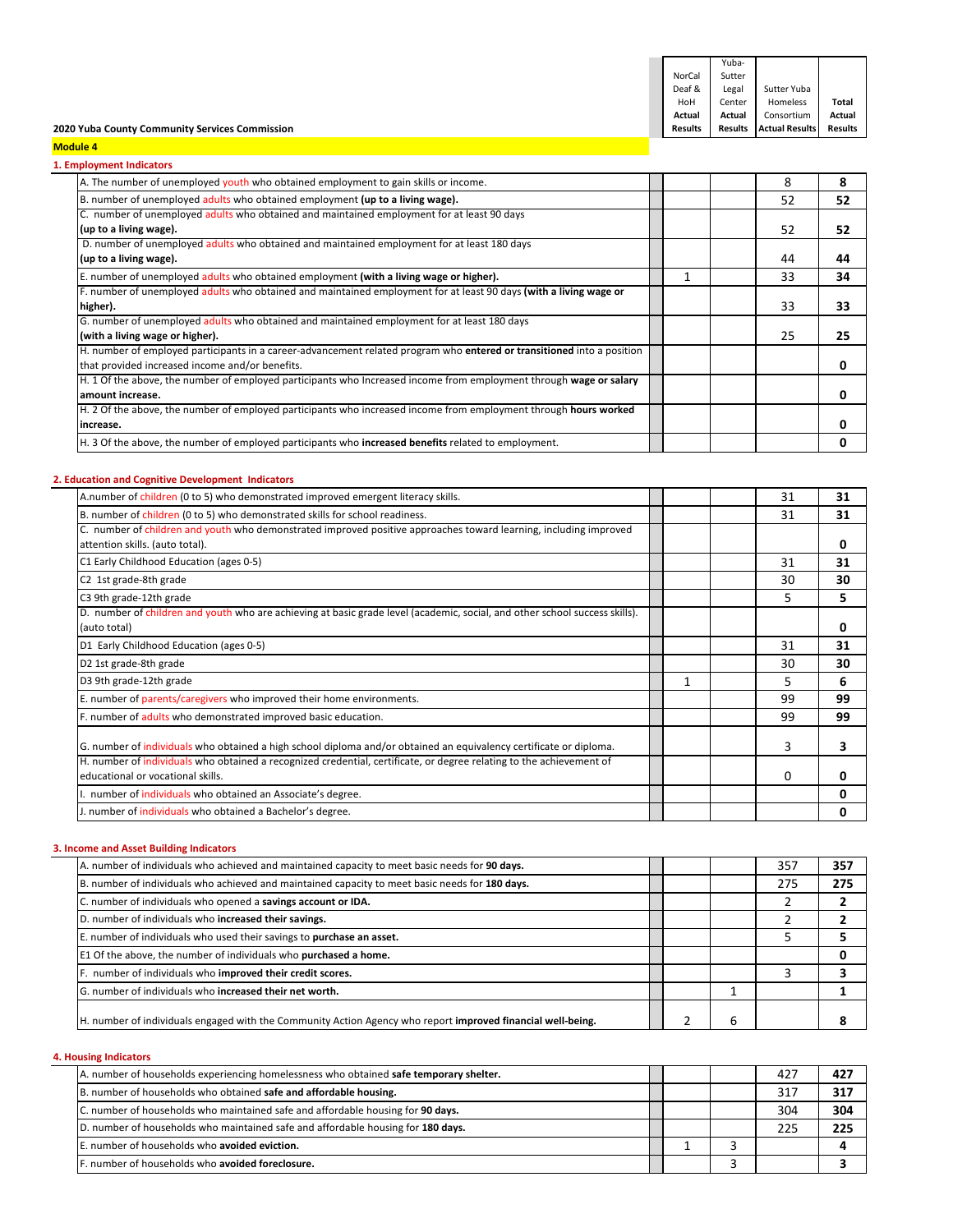|                                                                                                                |         | Yuba-          |                       |                |
|----------------------------------------------------------------------------------------------------------------|---------|----------------|-----------------------|----------------|
|                                                                                                                | NorCal  | Sutter         |                       |                |
|                                                                                                                | Deaf &  | Legal          | Sutter Yuba           |                |
|                                                                                                                | HoH     | Center         | Homeless              | <b>Total</b>   |
|                                                                                                                | Actual  | Actual         | Consortium            | Actual         |
| 2020 Yuba County Community Services Commission                                                                 | Results | <b>Results</b> | <b>Actual Results</b> | <b>Results</b> |
|                                                                                                                |         |                |                       |                |
| G. number of households who experienced improved health and safety due to improvements within their home (e.g. |         |                |                       |                |
| reduction or elimination of lead, radon, carbon dioxide and/or fire hazards or electrical issues, etc).        |         |                | 10                    | 10             |
| H. number of households with <b>improved energy efficiency and/or energy burden reduction</b> in their homes.  |         |                |                       |                |

## **5. Health and Social/Behavorial Development Indicators**

| A. number of individuals who demonstrated increased nutrition skills (e.g. cooking, shopping, and growing food).     |   |   | 379 | 379 |
|----------------------------------------------------------------------------------------------------------------------|---|---|-----|-----|
| B. number of individuals who demonstrated improved physical health and well-being.                                   |   | 3 | 379 | 382 |
| C. number of individuals who demonstrated improved mental and behavioral health and well-being.                      |   |   | 347 | 347 |
| D. number of individuals who improved skills related to the adult role of parents/caregivers.                        |   |   | 162 | 162 |
| E. number of parents/caregivers who demonstrated increased sensitivity and responsiveness in their interactions with |   |   |     |     |
| their children.                                                                                                      |   |   | 110 | 110 |
| F. number of seniors (65+) who maintained an independent living situation.                                           |   |   | 42  | 45  |
| G. number of <b>individuals with disabilities</b> who maintained an independent living situation.                    | า |   | 8   | 10  |
| H. number of <b>individuals with chronic illnes</b> who maintained an independent living situation.                  |   |   |     | 0   |
| . number of individuals with no recidivating event for six months.                                                   |   |   |     |     |
| 11. Youth (ages 14-17)                                                                                               |   |   |     |     |
| 12. Adults (ages 18+)                                                                                                |   |   |     |     |

## **6. Civic Engagment and Community Involvement Indicators**

| A. number of Community Action program participants who increased skills, knowledge, and abilities to enable them to                                          |  |
|--------------------------------------------------------------------------------------------------------------------------------------------------------------|--|
| work with Community Action to improve conditions in the community.                                                                                           |  |
| A1 Of the above, the number of Community Action program participants who improved their leadership skills.                                                   |  |
| A2 Of the above, the number of Community Action program participants who improved their social networks.                                                     |  |
| A3 Of the above, the number of Community Action program participants who gained other skills, knowledge and abilities to<br>enhance their ability to engage. |  |

## **7. Outomces Across Multiple Domains**

| $\cdot \cdot \cdot$<br>$+ion$<br>Indicators in<br>individuals<br>who achieved<br>.outcomes<br>ide<br>mance<br>more<br>nne<br><br>от<br>antifiec<br>' one<br>попаг<br>nur<br>. .<br>IV di<br>.<br>. |  |     |           |
|----------------------------------------------------------------------------------------------------------------------------------------------------------------------------------------------------|--|-----|-----------|
|                                                                                                                                                                                                    |  |     |           |
| domains.                                                                                                                                                                                           |  | 580 | ---<br>58 |
|                                                                                                                                                                                                    |  |     |           |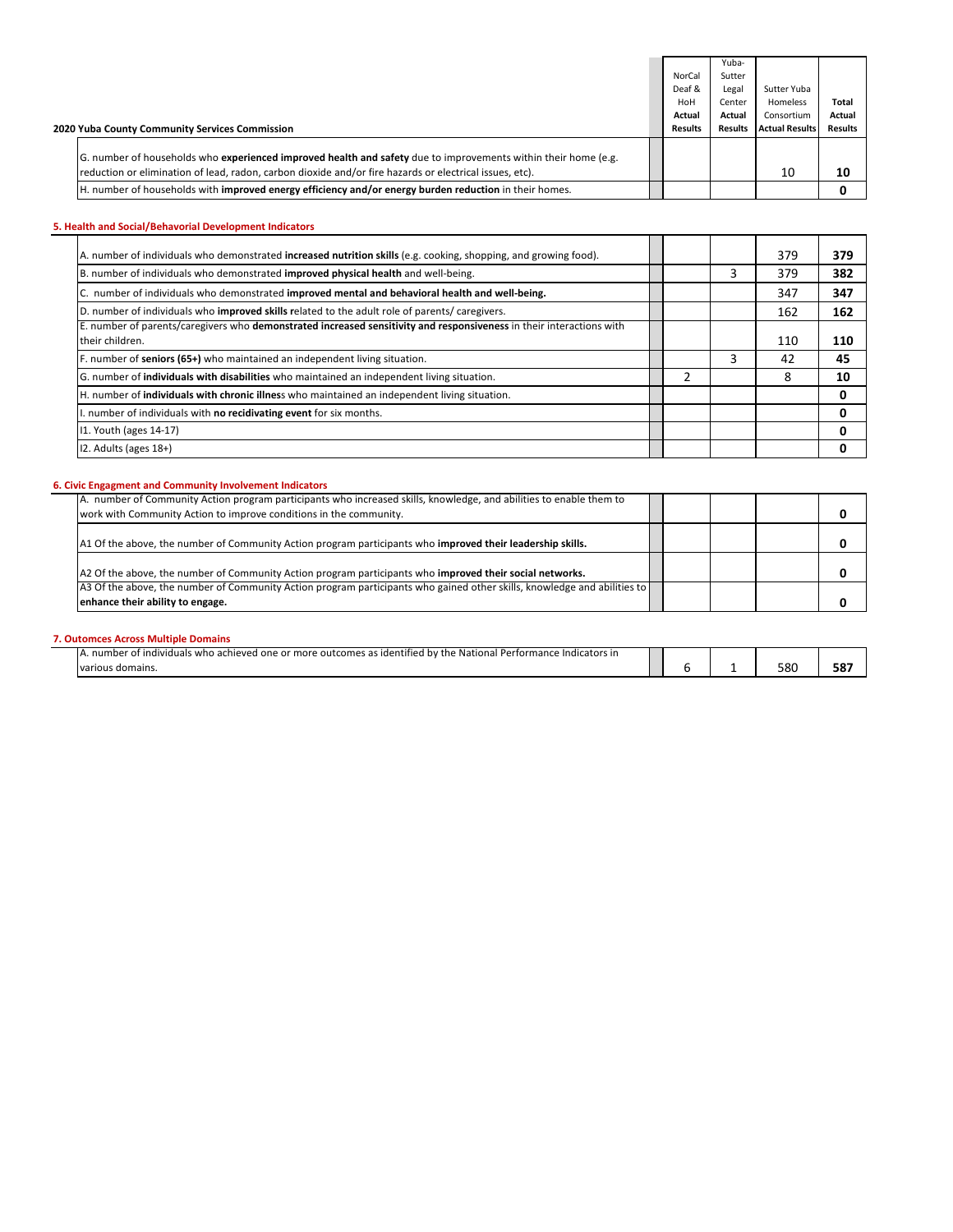|                                                | NorCal       | Sutter Yuba   Yuba Sutter |          |                           |  |
|------------------------------------------------|--------------|---------------------------|----------|---------------------------|--|
|                                                | Services for | Homeless                  | Legal    | <b>YCCSC Board</b>        |  |
| 2020 Yuba County Community Services Commission | Deaf         | Consortium                | Services | of Directors Total Served |  |

## **Module 4‐Blule Service Tabs Individuals Served 1. Employment Indicators**

| <b>Employment Indicators</b>                                |              |     |     |
|-------------------------------------------------------------|--------------|-----|-----|
| Skills Training and Opportunities for Experience (SRV 1a-f) |              |     |     |
| SRV 1a Vocational Training                                  |              |     | 0   |
| SRV 1b On-the-Job and other Work Experience                 |              | 99  | 99  |
| SRV 1c Youth Summer Work Placements                         |              |     | 0   |
| SRV 1d Apprenticeship/Internship                            |              |     | 0   |
| SRV 1e Self-Employment Skills Training                      |              | 271 | 271 |
| SRV 1f Job Readiness Training                               |              | 271 | 271 |
| <b>Career Counseling (SRV 1g-h)</b>                         |              |     |     |
| SRV 1g Workshops                                            |              | 172 | 172 |
| SRV 1h Coaching                                             |              |     | 0   |
| Job Search (SRV 1i-n)                                       |              |     |     |
| SRV 1i Coaching                                             |              | 65  | 65  |
| SRV 1j Resume Development                                   |              | 164 | 164 |
| SRV 1k Interview Skills Training                            |              | 99  | 99  |
| SRV 1l Job Referrals                                        |              |     | 0   |
| SRV 1m Job Placements                                       | $\mathbf{1}$ |     | 1   |
| SRV 1n Pre-employment physicals, background checks, etc.    |              |     | 0   |
| Post Employment Supports (SRV 1o-p)                         |              |     |     |
| SRV 1o Coaching                                             |              |     | 0   |
| SRV 1p Interactions with employers                          |              |     | 0   |
| <b>Employment Supplies (SRV 1q)</b>                         |              |     |     |
| SRV 1q Employment Supplies                                  |              |     | 0   |

## **2. Education and Cognitive Development Indicators**

| Child/Young Adult Education Programs (SRV 2a-j)                                            |  |    |  |  |    |
|--------------------------------------------------------------------------------------------|--|----|--|--|----|
| SRV 2a Early Head Start                                                                    |  | 31 |  |  | 31 |
| SRV 2b Head Start                                                                          |  | 31 |  |  | 31 |
| SRV 2c Other Early-Childhood (0-5 yr. old) Education                                       |  | 31 |  |  | 31 |
| SRV 2d K-12 Education                                                                      |  | 35 |  |  | 35 |
| SRV 2e K-12 Support Services                                                               |  | 35 |  |  | 35 |
| SRV 2f Financial Literacy Education                                                        |  | 99 |  |  | 99 |
| SRV 2g Literacy/English Language Education                                                 |  |    |  |  | 0  |
| SRV 2h College-Readiness Preparation/Support                                               |  |    |  |  | 0  |
| SRV 2i Other Post Secondary Preparation                                                    |  |    |  |  | 0  |
| SRV 2j Other Post Secondary Support                                                        |  |    |  |  | 0  |
| <b>School Supplies (SRV 2k)</b>                                                            |  |    |  |  |    |
| SRV 2k School Supplies                                                                     |  | 35 |  |  | 35 |
| Extra-curricular Programs (SRV 2l-q)                                                       |  |    |  |  |    |
| SRV 2l Before and After School Activities                                                  |  | 35 |  |  | 35 |
| SRV 2m Summer Youth Recreational Activities                                                |  | 35 |  |  | 35 |
| SRV 2n Summer Education Programs                                                           |  |    |  |  | 0  |
| SRV 2o Behavior Improvement Programs (attitude, self-esteem, Dress-for-Success, etc.)      |  | 35 |  |  | 35 |
| SRV 2p Mentoring                                                                           |  |    |  |  | 0  |
| SRV 2q Leadership Training                                                                 |  |    |  |  | 0  |
| <b>Adult Education Programs (SRV 2r-z)</b>                                                 |  |    |  |  |    |
| SRV 2r Adult Literacy Classes                                                              |  |    |  |  | 0  |
| SRV 2s English Language Classes                                                            |  |    |  |  | 0  |
| <b>SRV 2t Basic Education Classes</b>                                                      |  |    |  |  | 0  |
| SRV 2u High School Equivalency Classes                                                     |  |    |  |  | 0  |
| SRV 2v Leadership Training                                                                 |  |    |  |  | 0  |
| SRV 2w Parenting Supports (may be a part of the early childhood programs identified above) |  | 99 |  |  | 99 |
| SRV 2x Applied Technology Classes                                                          |  |    |  |  | 0  |
| SRV 2y Post-Secondary Education Preparation                                                |  |    |  |  | 0  |
| SRV 2z Financial Literacy Education                                                        |  |    |  |  | 0  |
| <b>Post-Secondary Education Supports (SRV 2aa)</b>                                         |  |    |  |  |    |
| SRV 2aa College applications, text books, computers, etc.                                  |  |    |  |  | 0  |
| <b>Financial Aid Assistance (SRV 2bb)</b>                                                  |  |    |  |  |    |
| SRV 2bb Scholarships                                                                       |  |    |  |  | 0  |
| Home Visits (SVR 2cc)                                                                      |  |    |  |  |    |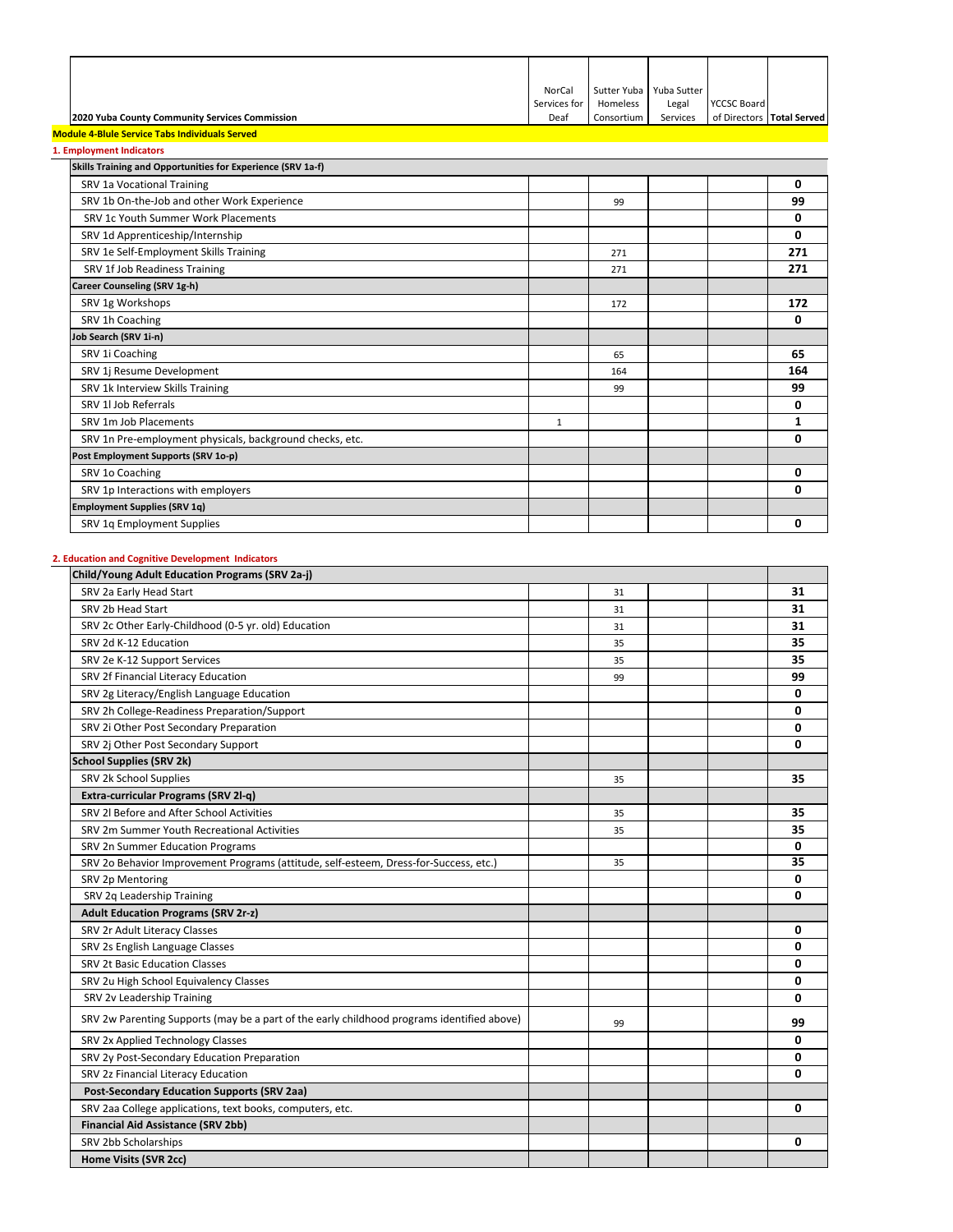|                                                | NorCal         |            | Sutter Yuba   Yuba Sutter |                    |                           |
|------------------------------------------------|----------------|------------|---------------------------|--------------------|---------------------------|
|                                                | Services for 1 | Homeless   | Legal                     | <b>YCCSC Board</b> |                           |
| 2020 Yuba County Community Services Commission | Deaf           | Consortium | Services                  |                    | of Directors Total Served |
| SRV 2cc Home Visits                            |                |            |                           |                    |                           |

# **3. Income and Asset Building Indicators**

| Training and Counseling Services (SRV 3a-f)                                           |              |     |              |     |
|---------------------------------------------------------------------------------------|--------------|-----|--------------|-----|
| SRV 3a Financial Capability Skills Training                                           |              | 128 |              | 128 |
| SRV 3b Financial Coaching/Counseling                                                  |              |     |              | 0   |
| SRV 3c Financial Management Programs (including budgeting, credit management, credit  |              |     |              |     |
| repair, credit counseling, etc.)                                                      | $\mathbf{1}$ | 99  | 6            | 106 |
| SRV 3d First-time Homebuyer Counseling                                                |              |     |              | 0   |
| SRV 3e Foreclosure Prevention Counseling                                              |              |     |              | 0   |
| SRV 3f Small Business Start-Up and Development Counseling Sessions/Classes            |              |     |              | 0   |
| <b>Benefit Coordination and Advocacy (SRV 3g-I)</b>                                   |              |     |              |     |
| SRV 3g Child Support Payments                                                         |              |     |              | 0   |
| SRV 3h Health Insurance                                                               |              | 277 |              | 277 |
| SRV 3i Social Security/SSI Payments                                                   |              | 14  | $\mathbf{1}$ | 15  |
| SRV 3j Veteran's Benefits                                                             |              |     |              | 0   |
| SRV 3k TANF Benefits                                                                  | $\mathbf{1}$ | 21  |              | 22  |
| <b>SRV 3I SNAP Benefits</b>                                                           |              | 42  |              | 42  |
| <b>Asset Building (SRV 3m-o)</b>                                                      |              |     |              |     |
| SRV 3m Saving Accounts/IDAs and other asset building accounts                         |              |     | 1            | 1   |
| SRV 3n Other financial products (IRA accounts, MyRA, other retirement accounts, etc.) |              |     |              | 0   |
| SRV 3o VITA, EITC, or Other Tax Preparation programs                                  |              |     |              | 0   |
| SRV 3p Loans And Grants (SRV 3p-q)                                                    |              |     |              |     |
| SRV 3p Micro-loans                                                                    |              |     |              | 0   |
| SRV 3g Business incubator/business development loans                                  |              |     |              | 0   |
|                                                                                       |              |     |              |     |

# **4. Housing Indicators**

| Housing Payment Assistance (SRV 4a-e)                                                        |   |    |   |    |
|----------------------------------------------------------------------------------------------|---|----|---|----|
| SRV 4a Financial Capability Skill Training                                                   | 1 | 21 |   | 22 |
| SRV 4b Financial Coaching/Counseling                                                         |   |    |   | 0  |
| SRV 4c Rent Payments (includes Emergency Rent Payments)                                      | 1 |    |   | 1  |
| SRV 4d Deposit Payments                                                                      |   | 24 |   | 24 |
| SRV 4e Mortgage Payments (includes Emergency Mortgage Payments)                              |   |    |   | 0  |
| <b>Eviction Prevention Services (SRV 4f-h)</b>                                               |   |    |   |    |
| <b>SRV 4f Eviction Counseling</b>                                                            | 1 |    | 4 | 5  |
| SRV 4g Landlord/Tenant Mediations                                                            |   |    |   | 0  |
| SRV 4h Landlord/Tenant Rights Education                                                      |   |    |   | 0  |
| <b>Utility Payment Assistance (SRV 4i-I)</b>                                                 |   |    |   |    |
| SRV 4i Utility Payments (LIHEAP-includes Emergency Utility Payments)                         |   |    |   | 0  |
| SRV 4j Utility Deposits                                                                      |   |    |   | 0  |
| SRV 4k Utility Arrears Payments                                                              |   |    |   | 0  |
| SRV 4l Level Billing Assistance                                                              |   |    |   | 0  |
| Housing Placement/Rapid Re-housing (SRV 4m-p)                                                |   |    |   |    |
| SRV 4m Temporary Housing Placement (includes Emergency Shelters)                             |   | 35 |   | 35 |
| SRV 4n Transitional Housing Placements                                                       |   | 10 |   | 10 |
| SRV 4o Permanent Housing Placements                                                          |   | 64 |   | 64 |
| SRV 4p Rental Counseling                                                                     |   |    |   | 0  |
| Housing Maintenance & Improvements (SRV 4q)                                                  |   |    |   |    |
| SRV 4q Home Repairs (e.g. structural, appliance, heating systems. etc.) (Including Emergency |   |    |   |    |
| Home Repairs)                                                                                |   |    |   | 0  |
| <b>Weatherization Services (SRV 4r-t)</b>                                                    |   |    |   |    |
| SRV 4r Independent-living Home Improvements (e.g. ramps, tub and shower grab bars,           |   |    |   |    |
| handicap accessible modifications, etc.)                                                     |   |    |   | 0  |
| SRV 4s Healthy Homes Services(e.g. reduction or elimination of lead, radon, carbon dioxide   |   |    |   |    |
| and/or fire hazards or electrical issues, etc.)                                              |   |    |   | 0  |
| SRV 4t Energy Efficiency Improvements (e.g. insulation, air sealing, furnace repair, etc.)   |   |    |   | 0  |

# **5. Health and Social/Behavorial Development Indicators**

| SRV 5a Immunizations<br><b>SRV 5b Physicals</b> | Health Services, Screening and Assessments (SRV 5a-j) |  |  |  |
|-------------------------------------------------|-------------------------------------------------------|--|--|--|
|                                                 |                                                       |  |  |  |
|                                                 |                                                       |  |  |  |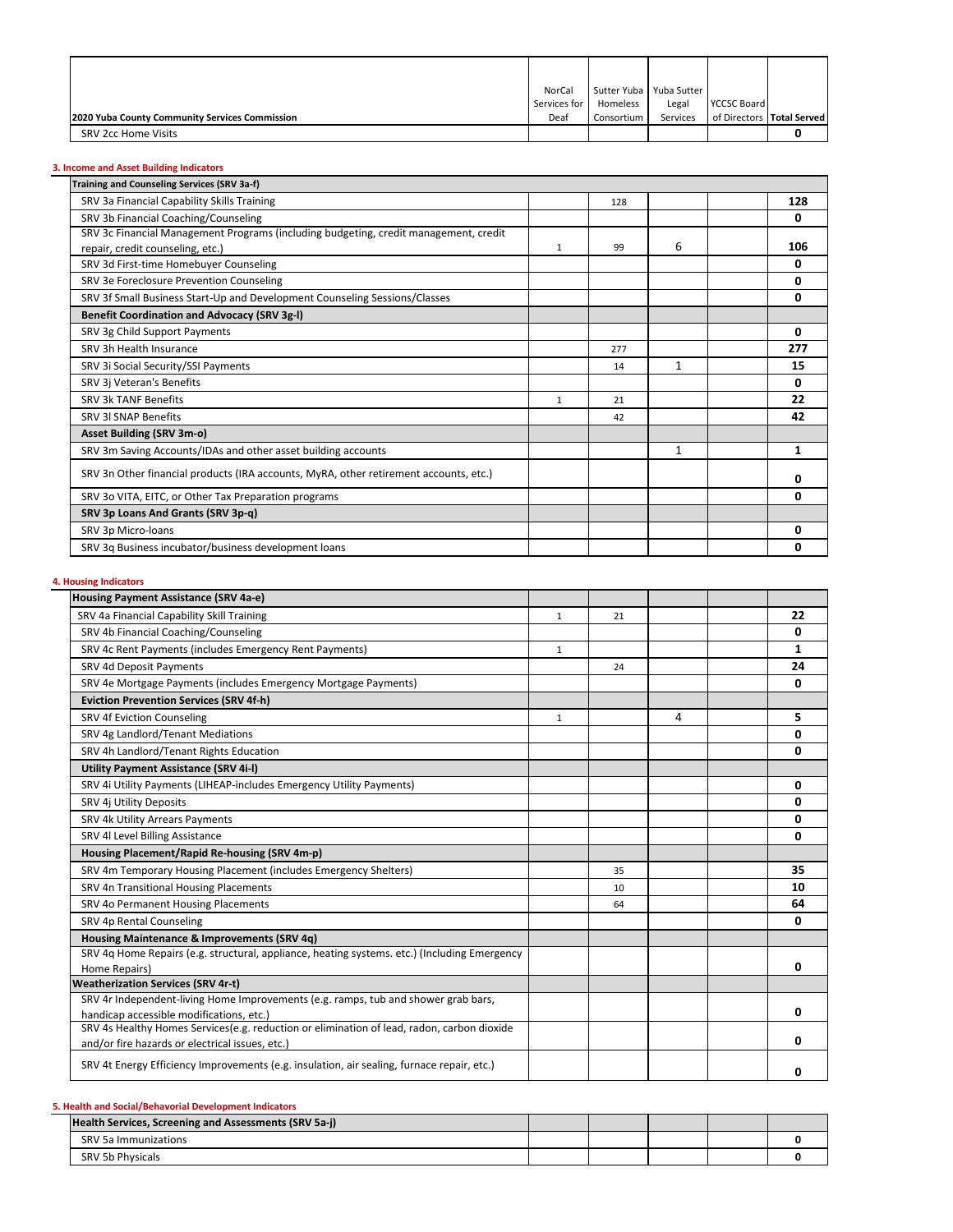| 2020 Yuba County Community Services Commission                                            | NorCal<br>Services for<br>Deaf | Sutter Yuba<br>Homeless<br>Consortium | Yuba Sutter<br>Legal<br>Services | <b>YCCSC Board</b> | of Directors Total Served |
|-------------------------------------------------------------------------------------------|--------------------------------|---------------------------------------|----------------------------------|--------------------|---------------------------|
| SRV 5c Developmental Delay Screening                                                      |                                | 17                                    |                                  |                    | 17                        |
| SRV 5d Vision Screening                                                                   |                                |                                       |                                  |                    | 0                         |
| <b>SRV 5e Prescription Payments</b>                                                       |                                |                                       |                                  |                    | 0                         |
| SRV 5f Doctor Visit Payments                                                              |                                |                                       |                                  |                    | 0                         |
| SRV 5g Maternal/Child Health                                                              |                                |                                       |                                  |                    | 0                         |
| SRV 5h Nursing Care Sessions                                                              |                                | 104                                   |                                  |                    | 104                       |
| SRV 5i In-Home Affordable Seniors/Disabled Care Sessions                                  |                                |                                       |                                  |                    |                           |
| (Nursing, Chores, Personal Care Services)                                                 |                                |                                       |                                  |                    | 0                         |
| SRV 5j Health Insurance Options Counseling                                                |                                | 104                                   |                                  |                    | 104                       |
| Reproductive Health Services (SRV 5k-o)                                                   |                                |                                       |                                  |                    |                           |
| SRV 5k Coaching Sessions                                                                  |                                |                                       |                                  |                    | 0                         |
| SRV 5I Family Planning Classes                                                            |                                |                                       |                                  |                    | 0                         |
| SRV 5m Contraceptives                                                                     |                                |                                       |                                  |                    | 0                         |
| SRV 5n STI/HIV Prevention Counseling Sessions                                             |                                |                                       |                                  |                    | 0                         |
| SRV 5o STI/HIV Screenings                                                                 |                                |                                       |                                  |                    | 0                         |
| <b>Wellness Education (SRV 5p-q)</b>                                                      |                                |                                       |                                  |                    |                           |
| SRV 5p Wellness Classes (stress reduction, medication management, mindfulness, etc.)      |                                | 104                                   |                                  |                    | 104                       |
| SRV 5q Exercise/Fitness                                                                   |                                |                                       |                                  |                    | 0                         |
| Mental/Behavioral Health (SRV 5r-x)                                                       |                                |                                       |                                  |                    |                           |
| <b>SRV 5r Detoxification Sessions</b>                                                     |                                |                                       |                                  |                    | 0                         |
| SRV 5s Substance Abuse Screenings                                                         |                                | 422                                   |                                  |                    | 422                       |
| SRV 5t Substance Abuse Counseling                                                         | $\mathbf{1}$                   | 187                                   |                                  |                    | 188                       |
| SRV 5u Mental Health Assessments                                                          |                                | 348                                   |                                  |                    | 348                       |
| SRV 5v Mental Health Counseling                                                           | $\mathbf{1}$                   |                                       |                                  |                    | $\mathbf{1}$              |
| SRV 5w Crisis Response/Call-In Responses                                                  |                                |                                       |                                  |                    | 0                         |
| SRV 5x Domestic Violence Programs                                                         |                                | 66                                    |                                  |                    | 66                        |
| Support Groups (SRV 5y-aa)                                                                |                                |                                       |                                  |                    |                           |
| SRV 5y Substance Abuse Support Group Meetings                                             |                                | 83                                    |                                  |                    | 83                        |
| SRV 5z Domestic Violence Support Group Meetings                                           |                                |                                       |                                  |                    | 0                         |
| SRV 5aa Mental Health Support Group Meeting                                               |                                | 25                                    |                                  |                    | 25                        |
|                                                                                           |                                |                                       |                                  |                    |                           |
| Dental Services, Screenings and Exams (SRV 5bb-ee)                                        |                                |                                       |                                  |                    |                           |
| SRV 5bb Adult Dental Screening/Exams                                                      |                                |                                       |                                  |                    | 0                         |
| SRV 5cc Adult Dental Services (including Emergency Dental Procedures)                     |                                |                                       |                                  |                    | 0                         |
| SRV 5dd Child Dental Screenings/Exams                                                     |                                |                                       |                                  |                    | 0                         |
| SRV 5ee Child Dental Services (including Emergency Dental Procedures)                     |                                |                                       |                                  |                    | 0                         |
| <b>Nutrition and Food/Meals (SRV 5ff-jj)</b>                                              |                                |                                       |                                  |                    |                           |
| SRV 5ff Skills Classes (Gardening, Cooking, Nutrition)                                    |                                | 99                                    |                                  |                    | 99                        |
| SRV 5gg Community Gardening Activities                                                    |                                | 99                                    |                                  |                    | 99                        |
| SRV 5hh Incentives (e.g. gift card for food preparation, rewards for participation, etc.) |                                |                                       |                                  |                    | 0                         |
| SRV 5ii Prepared Meals                                                                    |                                | 900                                   |                                  |                    | 900                       |
| SRV 5jj Food Distribution (Food Bags/Boxes, Food Share Program, Bags of Groceries)        |                                | 99                                    |                                  |                    | 99                        |
| <b>Family Skills Development (SRV 5kk-mm)</b>                                             |                                |                                       |                                  |                    |                           |
| SRV 5kk Family Mentoring Sessions                                                         |                                | 99                                    |                                  |                    | 99                        |
| SRV 5II Life Skills Coaching Sessions                                                     |                                | 99                                    |                                  |                    | 99                        |
| <b>SRV 5mm Parenting Classes</b>                                                          |                                | 99                                    |                                  |                    | 99                        |
| <b>Emergency Hygiene Assistance (SRV 5nn-oo)</b>                                          |                                |                                       |                                  |                    |                           |
| SRV 5nn Kits/boxes                                                                        |                                |                                       |                                  |                    | 0                         |
| SRV 500 Hygiene Facility Utilizations (e.g. showers, toilets, sinks)                      |                                | 1216                                  |                                  |                    | 1,216                     |

## **6. Civic Engagment and Community Involvement Indicators**

| SRV 6a Voter Education and Access   |  |  |  |
|-------------------------------------|--|--|--|
| SRV 6b Leadership Training          |  |  |  |
| SRV 6c Tri-partite Board Membership |  |  |  |
| SRV 6d Citizenship Classes          |  |  |  |
| SRV 6e Getting Ahead Classes        |  |  |  |
| SRV 6f Volunteer Training           |  |  |  |
|                                     |  |  |  |

## **7. Outomces Across Multiple Domains**

| <b>Case Management (SRV 7a)</b>        |            |  |             |
|----------------------------------------|------------|--|-------------|
| SRV <sub>7a</sub><br>Management<br>ACF | 202<br>203 |  | י הר<br>ZU: |
|                                        |            |  |             |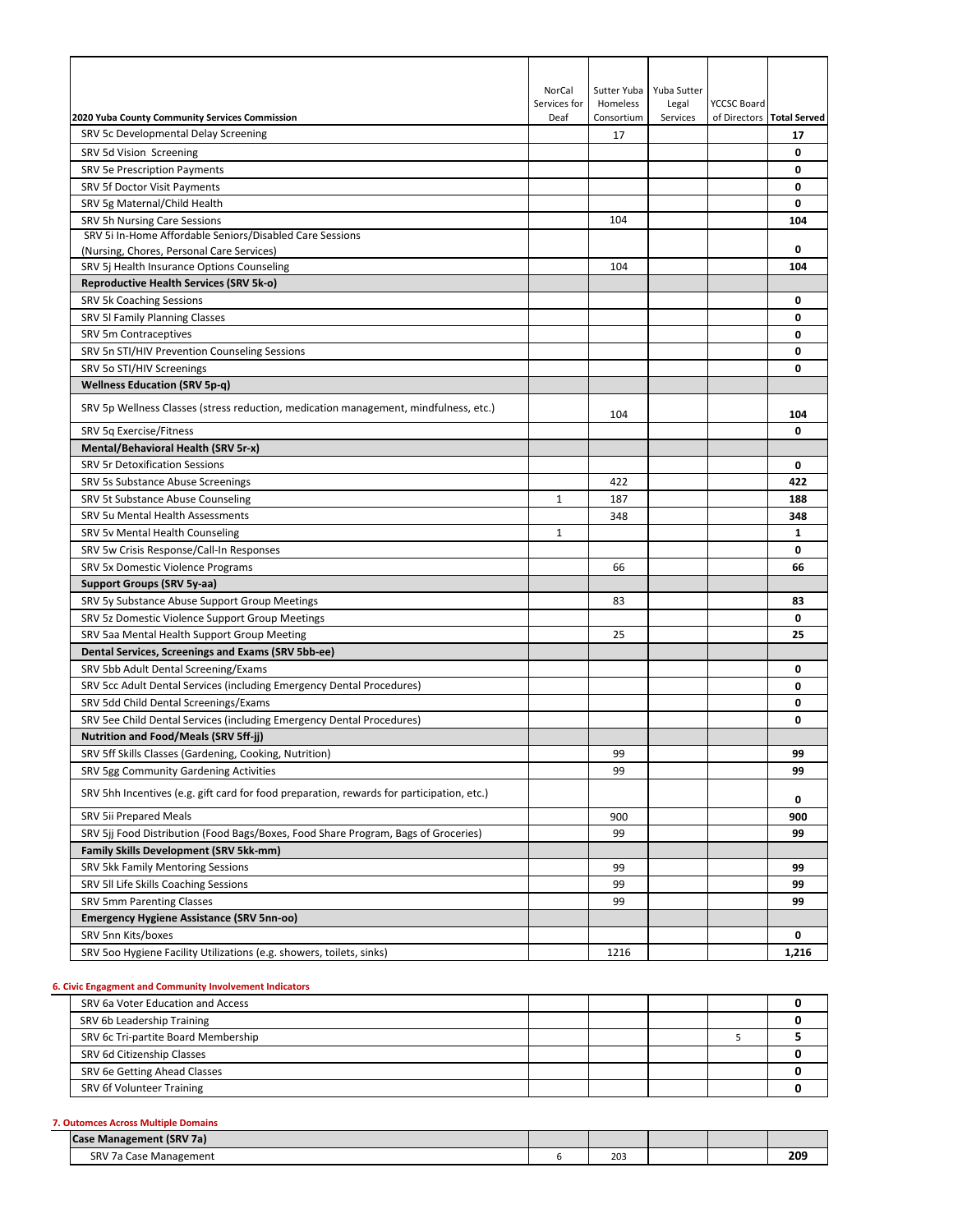|                                                                                              | <b>NorCal</b> | Sutter Yuba | Yuba Sutter |                    |                           |
|----------------------------------------------------------------------------------------------|---------------|-------------|-------------|--------------------|---------------------------|
|                                                                                              | Services for  | Homeless    | Legal       | <b>YCCSC Board</b> |                           |
| 2020 Yuba County Community Services Commission                                               | Deaf          | Consortium  | Services    |                    | of Directors Total Served |
| <b>Eligibility Determinations (SRV 7b)</b>                                                   |               |             |             |                    |                           |
| SRV 7b Eligibility Determinations                                                            |               | 269         |             |                    | 269                       |
| <b>Referrals (SRV 7c)</b>                                                                    |               |             |             |                    |                           |
| SRV 7c Referrals                                                                             |               | 163         |             | 33                 | 196                       |
| <b>Transportation Services (SRV 7d)</b>                                                      |               |             |             |                    |                           |
| SRV 7d Transportation Services (e.g. bus passes, bus transport, support for auto purchase or |               |             |             |                    |                           |
| repair; including emergency services)                                                        |               | 269         |             |                    | 269                       |
| Childcare (SRV 7e-f)                                                                         |               |             |             |                    |                           |
| SRV 7e Child Care subsidies                                                                  |               |             |             |                    | 0                         |
| SRV 7f Child Care payments                                                                   |               |             |             |                    | 0                         |
| Eldercare (SRV 7g)                                                                           |               |             |             |                    |                           |
| SRV 7g Day Centers                                                                           |               |             |             |                    | 0                         |
| <b>Identification Documents (SRV 7h-j)</b>                                                   |               |             |             |                    |                           |
| SRV 7h Birth Certificate                                                                     |               |             |             |                    | 0                         |
| SRV 7i Social Security Card                                                                  |               |             |             |                    | 0                         |
| SRV 7j Driver's License                                                                      |               |             |             |                    | 0                         |
| <b>Re-Entry Services (SRV 7k)</b>                                                            |               |             |             |                    |                           |
| SRV 7k Criminal Record Expungements                                                          |               |             |             |                    | 0                         |
| Immigration Support Services (SRV 7I)                                                        |               |             |             |                    |                           |
| SRV 7l Immigration Support Services (relocation, food, clothing)                             |               |             |             |                    | 0                         |
| Legal Assistance (includes emergency legal assistance) (SRV 7m)                              |               |             |             |                    |                           |
| SRV 7m Legal Assistance                                                                      |               |             | 25          |                    | 25                        |
| <b>Emergency Clothing Assistance (SRV 7n)</b>                                                |               |             |             |                    |                           |
| SRV 7n Emergency Clothing Assistance                                                         |               |             |             |                    | 0                         |
| Mediation/Customer Advocacy Interventions (debt forgiveness, negotiations or issues with     |               |             |             |                    |                           |
| landlords, coordinating with other services or government) (SRV 70)                          |               |             |             |                    |                           |
| SRV 7o Mediation/Customer Advocacy Interventions                                             |               |             |             |                    | 0                         |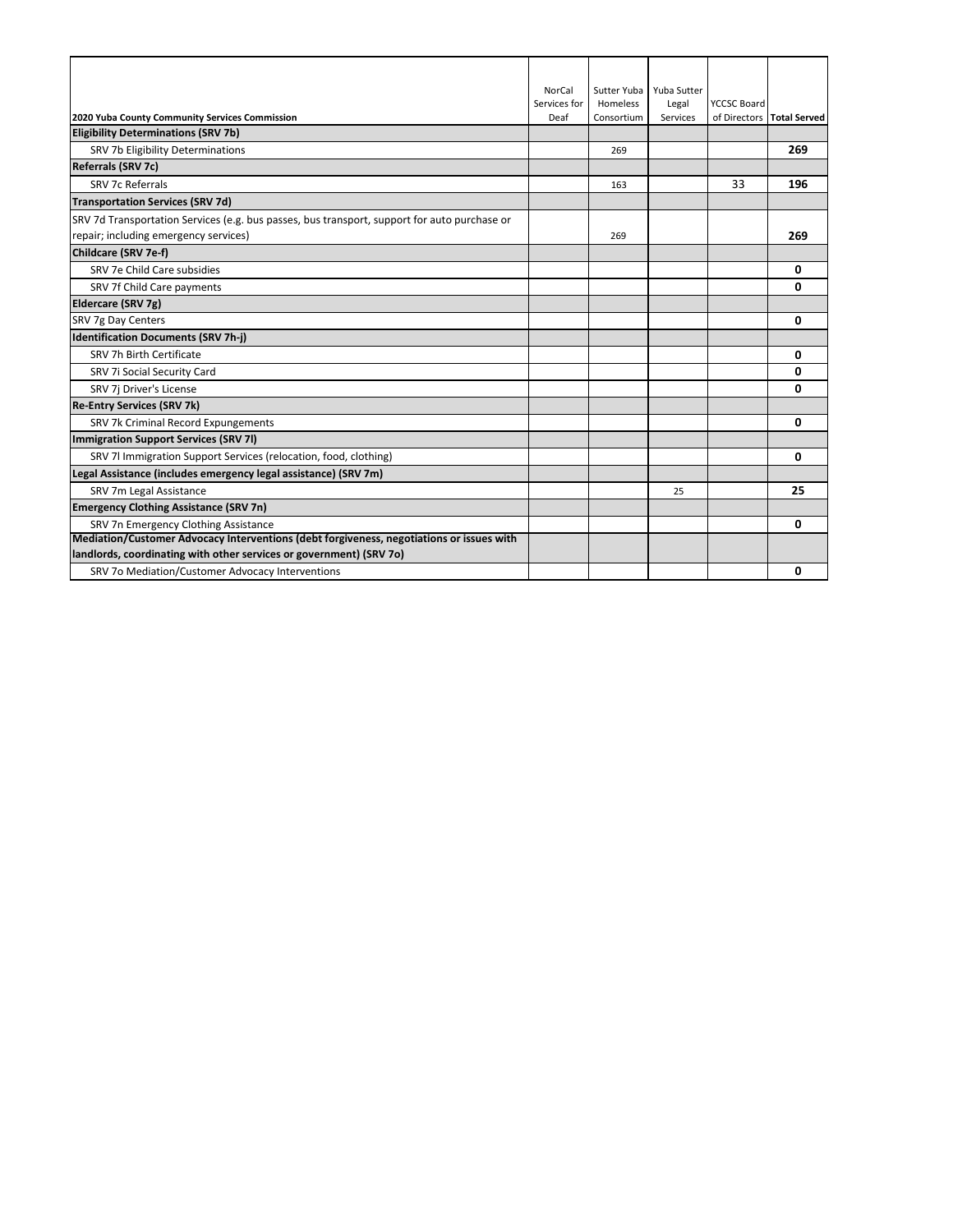|              |                                                                                                   |                        | Sutter Yuba            |                                      |                      |
|--------------|---------------------------------------------------------------------------------------------------|------------------------|------------------------|--------------------------------------|----------------------|
|              |                                                                                                   | NorCal<br>Services for | Homeless<br>Consortium | Yuba Sutter<br><b>Legal Services</b> |                      |
|              | 2020 Yuba County Community Services Commission Sub-Grantee Worksheet                              | Deaf Annual            | Annual                 | Annual                               | <b>Total Annual</b>  |
|              | <b>Module 4, Section C All Characteristics Report</b>                                             |                        |                        |                                      |                      |
|              | <b>INDIVIDUALS</b>                                                                                |                        |                        |                                      |                      |
| Α            | Total unduplicated number of all INDIVIDUALS about whom one or more characteristics were obtained | 14                     | 2173                   | 100                                  | 2287                 |
| B            | Total unduplicated number of all HOUSEHOLDS about whom one or more characteristics were obtained  | 13                     | 1273                   | 100                                  | 1386                 |
|              | 1 GENDER-number of individuals                                                                    |                        |                        |                                      |                      |
| a            | Male                                                                                              | 8                      | 874                    | 42                                   | 924                  |
| b            | Female                                                                                            | 6                      | 1299                   | 58                                   | 1363                 |
| c.           | Other                                                                                             |                        |                        |                                      | 0                    |
| d.           | Unknown/not reported                                                                              |                        |                        |                                      | 0                    |
|              | <b>TOTAL GENDER</b>                                                                               | 14                     | 2173                   | 100                                  | 2287                 |
|              | 2 AGE-number of individuals                                                                       |                        |                        |                                      |                      |
| a            | $0 - 5$                                                                                           |                        | 336                    |                                      | 336                  |
| b            | 6 to 13                                                                                           |                        | 299                    |                                      | 299                  |
| c            | $14 - 17$                                                                                         | $\mathbf{1}$           | 109                    |                                      | 110                  |
| d            | 18-24                                                                                             |                        | 136                    |                                      | 136                  |
| e            | 25-44                                                                                             | $\overline{7}$         | 726                    |                                      | 733                  |
|              | 45-54                                                                                             | 3                      | 192                    |                                      | 195                  |
| g            | 55-59                                                                                             | $\overline{2}$         | 98                     |                                      | 100                  |
| h            | 60-64                                                                                             | 1                      | 67                     | 23                                   | 91                   |
|              | 65-74                                                                                             |                        | 51                     | 37                                   | 88                   |
|              | $75+$                                                                                             |                        | 24                     | 40                                   | 64                   |
| k            | Unknown/not reported                                                                              |                        | 135                    |                                      | 135                  |
|              | <b>TOTAL AGE</b>                                                                                  | 14                     | 2173                   | 100                                  | 2287                 |
|              |                                                                                                   |                        |                        |                                      |                      |
|              | 3 EDUCATION LEVELS--number of individuals ages 14-24<br>$0 - 8$                                   |                        |                        |                                      |                      |
| a            |                                                                                                   |                        | 11                     |                                      | 11                   |
| b            | 9-12/Non-Graduate                                                                                 | $\mathbf{1}$           | 131                    |                                      | 132                  |
| c            | High School Graduate/Equivalency Diploma                                                          |                        | 29                     |                                      | 29                   |
| $\mathsf{d}$ | 12 grade+ Some Post Secondary                                                                     |                        | 13                     |                                      | 13<br>$\overline{2}$ |
| e            | 2 or 4 yr. College Graduate                                                                       |                        | $\overline{2}$         |                                      | 0                    |
|              | Graduate of othr post-secondary school                                                            |                        | $\mathbf 0$            |                                      | 59                   |
| g            | Unknown/not reported<br><b>TOTAL EDUCATION ages 14-24</b>                                         |                        | 59                     | $\Omega$                             |                      |
|              |                                                                                                   | $\mathbf{1}$           | 245                    |                                      | 246                  |
|              | 14-24<br>3 EDUCATION LEVELS--number of individuals ages 25+                                       | $\mathbf{1}$           | 245                    | 0                                    |                      |
| a            | $0 - 8$                                                                                           |                        | 41                     | 6                                    | 47                   |
| b            | 9-12/Non-Graduate                                                                                 | $\mathbf{1}$           | 245                    | 11                                   | 257                  |
| c            | High School Graduate/Equivalency Diploma                                                          | 12                     | 392                    | 16                                   | 420                  |
| d            | 12 grade+ Some Post Secondary                                                                     |                        | 190                    | 16                                   | 206                  |
| e            | 2 or 4 yr. College Graduate                                                                       |                        | 45                     | 13                                   | 58                   |
|              | Graduate of othr post-secondary school                                                            |                        | 42                     |                                      | 42                   |
| g            | Unknown/not reported                                                                              |                        | 203                    | 38                                   | 241                  |
|              | <b>TOTAL EDUCATION ages 25+</b>                                                                   | 13                     | 1158                   | 100                                  | 1271                 |
|              | $25+$                                                                                             | 13                     | 1158                   | 100                                  |                      |
|              | 4 DISCONNECTED YOUTH- number of individuals                                                       |                        |                        |                                      |                      |
| a            | Youth ages 14-24 who are neither working or in school                                             | $\mathbf{1}$           | 92                     |                                      | 93                   |
|              |                                                                                                   |                        |                        |                                      |                      |
|              | 5 HEALTH- number of individuals                                                                   |                        |                        |                                      |                      |
| a            | <b>Disabling Condition</b>                                                                        |                        |                        |                                      |                      |

|   | <b>IYes</b>                      | 14 | 656  | 43  | 713  |
|---|----------------------------------|----|------|-----|------|
|   | <b>No</b>                        |    | 881  | 57  | 938  |
|   | Unknown/not reported             |    | 636  |     | 636  |
|   | <b>TOTAL DISABLING CONDITION</b> | 14 | 2173 | 100 | 2287 |
| b | <b>Health Insurance</b>          |    |      |     |      |
|   | Yes                              | 14 | 986  | 95  | 1095 |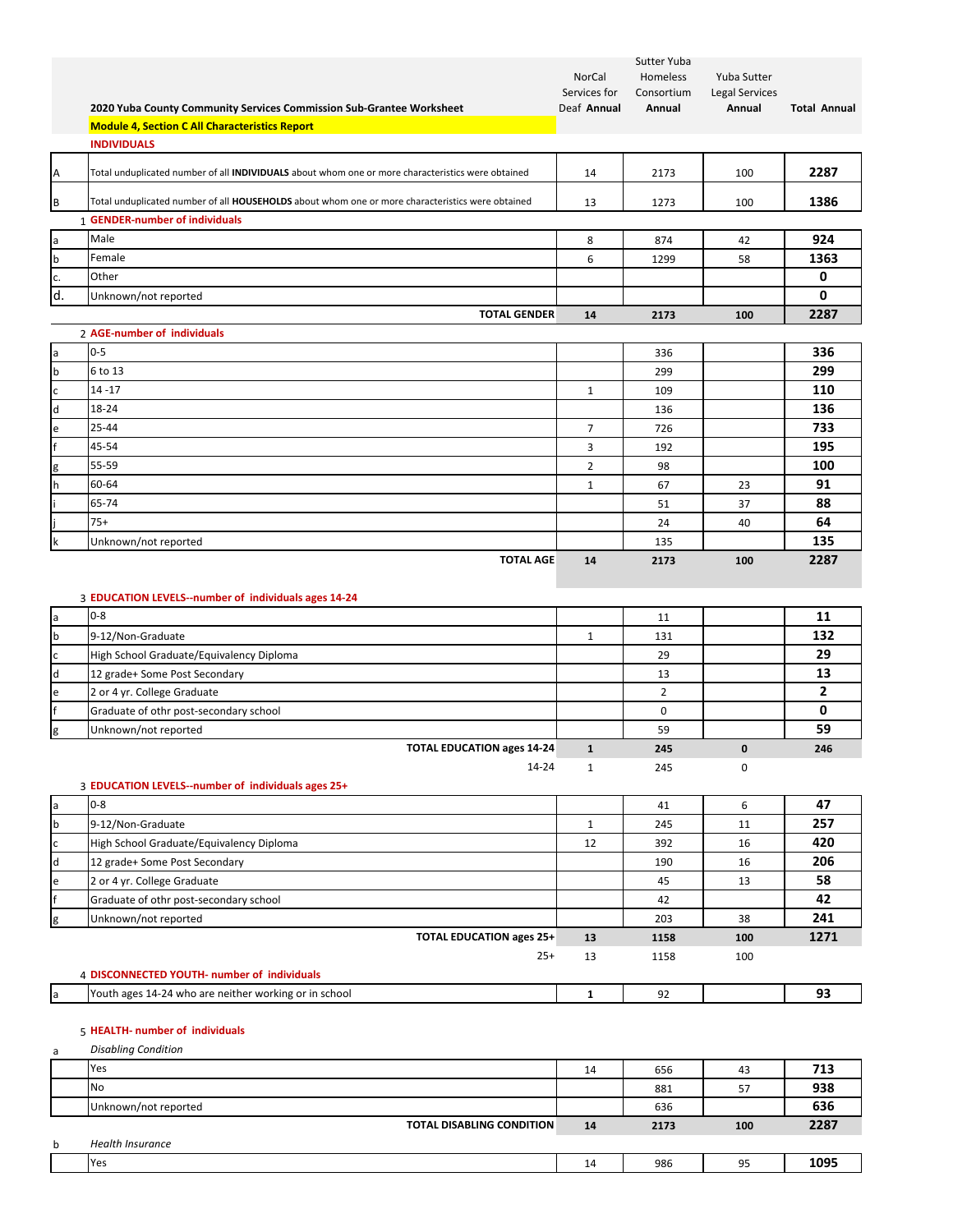|     | 2020 Yuba County Community Services Commission Sub-Grantee Worksheet                                        | NorCal<br>Services for<br>Deaf Annual | Sutter Yuba<br><b>Homeless</b><br>Consortium<br>Annual | Yuba Sutter<br>Legal Services<br>Annual | <b>Total Annual</b> |
|-----|-------------------------------------------------------------------------------------------------------------|---------------------------------------|--------------------------------------------------------|-----------------------------------------|---------------------|
|     | No                                                                                                          |                                       | 414                                                    |                                         | 414                 |
|     | Unknown/not reported                                                                                        |                                       | 773                                                    | 5                                       | 778                 |
|     | <b>TOTAL HEALTH INSURANCE</b>                                                                               | 14                                    | 2173                                                   | 100                                     | 2287                |
|     | If individual reported that they had Health Insurance, please identify the source of health insurance below |                                       |                                                        |                                         |                     |
|     | <b>Health Insurance Sources</b>                                                                             |                                       |                                                        |                                         |                     |
| c.1 | Medicaid                                                                                                    | 14                                    | 806                                                    | 38                                      | 858                 |
| c.2 | Medicare                                                                                                    |                                       | 65                                                     | 83                                      | 148                 |
| c.3 | State Children's Health Insurance Program                                                                   |                                       | 70                                                     |                                         | 70                  |
| c.4 | State Health Insuracne for Adults                                                                           |                                       | 90                                                     |                                         | 90                  |
| c.5 | Military Health Care                                                                                        |                                       | 18                                                     | 6                                       | 24                  |
| c.6 | Direct-Purchase                                                                                             |                                       | $1\,$                                                  | 78                                      | 79                  |
| c.7 | <b>Employment Based</b>                                                                                     |                                       | 3                                                      |                                         | 3                   |
| c.8 | Unknown/not reported                                                                                        |                                       |                                                        | 5                                       | 5                   |
| c.9 | <b>TOTAL</b>                                                                                                | 14                                    | 1053                                                   | 210                                     | 1277                |
|     | 6 ETHNICITY/RACE - number of individuals                                                                    |                                       |                                                        |                                         |                     |
|     | Ethnicity                                                                                                   |                                       |                                                        |                                         |                     |
| a.1 | Hispanic, Latino or Spanish Origins                                                                         | $\overline{2}$                        | 584                                                    | 9                                       | 595                 |
| a.2 | Not Hispanic, Latino or Spanish Origins                                                                     | 12                                    | 1362                                                   | 86                                      | 1460                |
| a.3 | Unknown/not reported                                                                                        |                                       | 227                                                    | 5                                       | 232                 |
|     | <b>TOTAL ETHNICITY</b>                                                                                      | 14                                    | 2173                                                   | 100                                     | 2287                |
|     |                                                                                                             |                                       |                                                        |                                         |                     |
|     | Race                                                                                                        |                                       |                                                        |                                         |                     |
| b.1 | American Indian and Alaskan Native                                                                          | $\mathbf{1}$                          | 64                                                     | $\overline{2}$                          | 67                  |
| b.2 | Asian                                                                                                       | $\overline{2}$                        | 59                                                     | $\overline{2}$                          | 63                  |
| b.3 | <b>Black or African American</b>                                                                            | 4                                     | 149                                                    | 3                                       | 156                 |
| b.4 | Native Hawaiian and Other Pacific Islander                                                                  |                                       | 11                                                     |                                         | 11                  |
| b.5 | White                                                                                                       | 5                                     | 1102                                                   | 83                                      | 1190                |
| b.6 | Other                                                                                                       |                                       | 325                                                    | $\overline{2}$                          | 327                 |
| b.7 | Multi-Race (any 2 or more of the above)                                                                     |                                       | 254                                                    | $\overline{2}$                          | 256                 |
| b.8 | Unknown/not reported                                                                                        | $\overline{2}$                        | 209                                                    | 6                                       | 217                 |
|     | <b>TOTAL RACE</b>                                                                                           | 14                                    | 2173                                                   | 100                                     | 2287                |
|     | 7 MILITARY STATUS- number of individuals 18+                                                                |                                       |                                                        |                                         |                     |
| a.  | Veteran                                                                                                     |                                       | 58                                                     | 8                                       | 66                  |
| þ.  | <b>Active Military</b>                                                                                      |                                       | 0                                                      |                                         | 0                   |
| c.  | Unknown/not reported                                                                                        | 13                                    | 1236                                                   | 92                                      | 1341                |
|     | <b>TOTAL MILITARY STATUS</b>                                                                                | 13                                    | 1294                                                   | 100                                     | 1407                |
|     | $18+$                                                                                                       | 13                                    | 1294                                                   | 100                                     |                     |
|     | 8 WORK STATUS - number of individuals 18+                                                                   |                                       |                                                        |                                         |                     |
| a.  | <b>Employed Full-Time</b>                                                                                   | $\mathbf{1}$                          | 106                                                    |                                         | 107                 |
| b.  | <b>Employed Part-Time</b>                                                                                   | $\mathbf{1}$                          | 35                                                     |                                         | 36                  |
| c.  | Migrant Seasonal Farm Worker                                                                                |                                       | 0                                                      |                                         | 0                   |
| d.  | Unemployed (Short-Term, 6 months or less)                                                                   |                                       | 90                                                     | $\mathbf{1}$                            | 91                  |
| e.  | Unemployed (Long-Term, more than 6 months)                                                                  |                                       | 97                                                     | $\mathbf{1}$                            | 98                  |
| f.  | Unemployed (Not in Labor Force)                                                                             |                                       | 195                                                    |                                         | 195                 |
| g.  | Retired                                                                                                     |                                       | 17                                                     | 82                                      | 99                  |
| h.  | Unknown/not reported                                                                                        | 11                                    | 754                                                    | 16                                      | 781                 |
|     | <b>TOTAL WORK STATUS</b>                                                                                    | 13                                    | 1294                                                   | 100                                     | 1407                |

18+ 13 1294 100

# **HOUSEHOLD LEVEL CHARACTERISTICS**

# 9 **HOUSEHOLD TYPE‐ number of households**

| la | Single Person (should match 10a) | $\circ$ | 796 | 45 | 849 |
|----|----------------------------------|---------|-----|----|-----|
| b  | Two Adults - No Children         |         | 77  | 40 | 119 |
| C  | Single Parent/Female             |         | 295 |    | 298 |
| ld | Single Parent/Male               |         | 24  |    | 24  |
| le | Two-Parent Household             |         | 56  |    | 56  |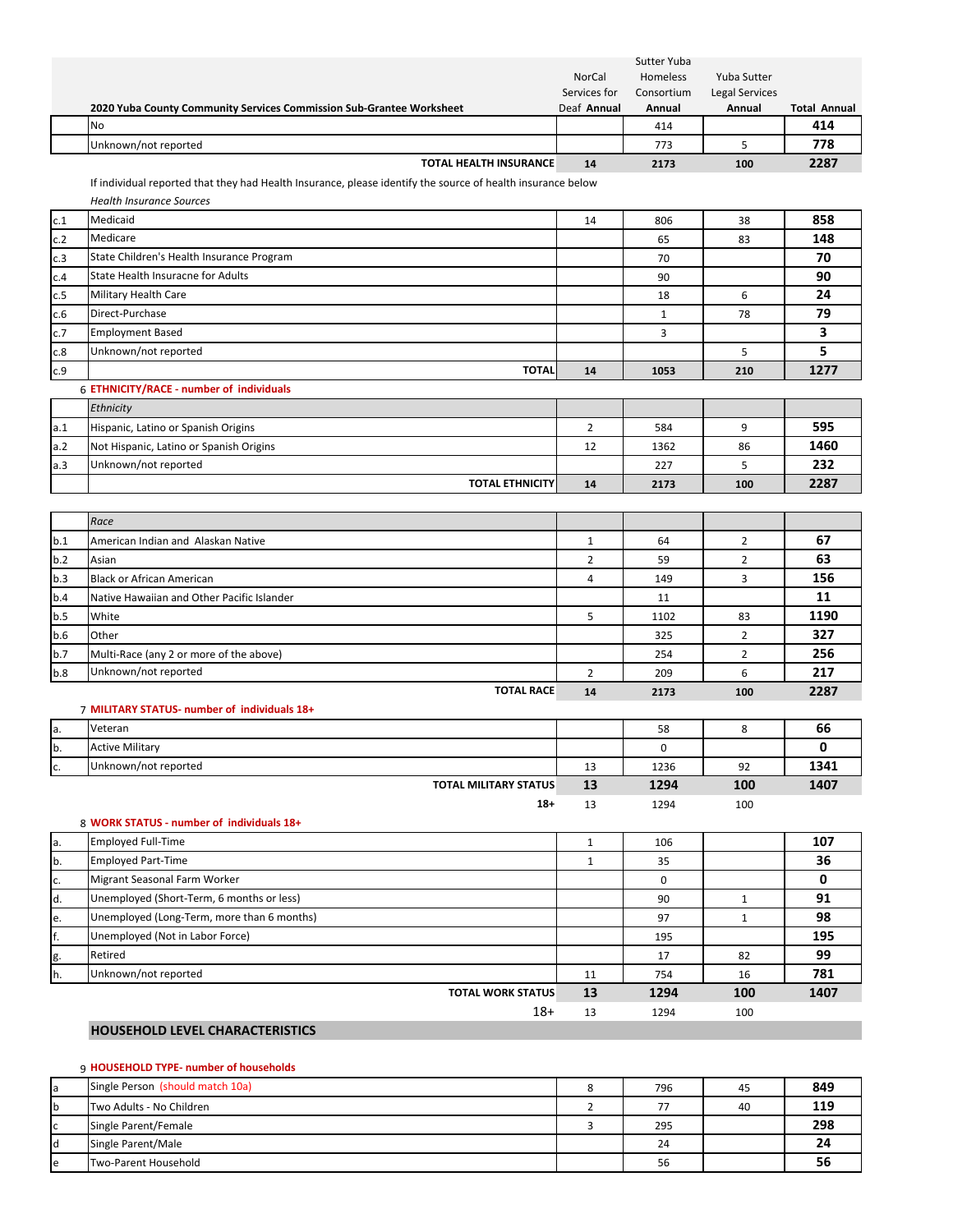|    |                                                                      |              | Sutter Yuba |                |                     |
|----|----------------------------------------------------------------------|--------------|-------------|----------------|---------------------|
|    |                                                                      | NorCal       | Homeless    | Yuba Sutter    |                     |
|    |                                                                      | Services for | Consortium  | Legal Services |                     |
|    | 2020 Yuba County Community Services Commission Sub-Grantee Worksheet | Deaf Annual  | Annual      | Annual         | <b>Total Annual</b> |
|    | Non-related Adults with Children                                     |              | 0           |                |                     |
| g  | Multigenerational Household                                          |              |             |                |                     |
| Ιh | Other                                                                |              |             | 13             | 15                  |
|    | Unknown/not reported                                                 |              | 19          |                | 21                  |
|    | <b>TOTAL HOUSEHOLD TYPE</b>                                          | 13           | 1273        | 100            | 1386                |

#### 10 **HOUSEHOLD SIZE‐number of households**

| a           | Single Person               | 8  | 796  | 45  | 849  |
|-------------|-----------------------------|----|------|-----|------|
| $\mathsf b$ | Two                         |    | 191  | 44  | 235  |
| c           | Three                       |    | 133  |     | 138  |
| ld          | Four                        |    | 76   |     | 80   |
| le          | Five                        |    | 35   |     | 38   |
| I۴          | Six or more                 |    | 22   |     | 25   |
| g           | Unknown/not reported        |    | 20   |     | 21   |
|             | <b>TOTAL HOUSEHOLD SIZE</b> | 13 | 1273 | 100 | 1386 |

## 11 **HOUSING‐‐Number of households**

|   | Own                     |    | 24   | 42  | 69   |
|---|-------------------------|----|------|-----|------|
|   | Rent                    | 10 | 184  | 54  | 248  |
|   | Other permanent housing |    | 183  |     | 186  |
|   | <b>Homeless</b>         |    | 789  |     | 790  |
| e | Other                   |    | 22   |     | 22   |
|   | Unknown/not reported    |    | 71   |     |      |
|   | <b>TOTAL HOUSING</b>    | 13 | 1273 | 100 | 1386 |

## 12 **LEVEL OF HOUSEHOLD INCOME (% of HHS guideline)‐‐Number of households**

|   | Up to 50%                       | $\overline{2}$ | 339  |     | 346  |
|---|---------------------------------|----------------|------|-----|------|
|   | 51% to 75%                      | 5              | 144  | 13  | 162  |
| c | 76% to 100%                     | 6              | 185  | 19  | 210  |
|   | 101% to 125%                    |                | 54   | 10  | 64   |
| e | 126% to 150%                    |                | 33   | 15  | 48   |
|   | 151% to 175%                    |                | 18   |     | 25   |
| g | 176% to 200%                    |                | 12   | 10  | 22   |
|   | 201% to 250%                    |                | 6    | 10  | 16   |
|   | 250% and over                   |                |      | 8   | 15   |
|   | Unknown/not reported            |                | 475  | 3   | 478  |
|   | TOTAL LEVEL OF HOUSEHOLD INCOME | 13             | 1273 | 100 | 1386 |

## 13 **SOURCES OF HOUSEHOLD INCOME**

| la | Income from employment only (not reported in 14)                   |    | 77   |     | 77   |
|----|--------------------------------------------------------------------|----|------|-----|------|
| b  | Income from Employment and Other Income Source                     |    | 24   |     | 25   |
| c  | Income from Employment, Other Income Source, and Non-Cash Benefits |    | 17   |     |      |
| d  | Income from Employment and Non-Cash Benefits                       |    | 12   |     | 12   |
| e  | Other Income Source only                                           | 12 | 181  | 84  | 277  |
|    | Other Income Source and Non-Cash Benefits                          |    | 186  | 11  | 197  |
| g  | No Income                                                          |    | 318  |     | 318  |
| Ιh | Non-Cash Benefits Only                                             |    | 174  |     | 174  |
|    | Unknown/not reported                                               |    | 284  |     | 289  |
|    | <b>TOTAL</b>                                                       | 13 | 1273 | 100 | 1386 |

## *Below, please report the types of Other income and/or non‐cash benefits received by the households who reported sources other than employment*

|  |  |  |  |  | 14 OTHER INCOME SOURCE-number of households (13b, 13c, 13e, 13f) |  |  |  |  |
|--|--|--|--|--|------------------------------------------------------------------|--|--|--|--|
|--|--|--|--|--|------------------------------------------------------------------|--|--|--|--|

| la. | <b>TANF</b>                                        |         | 134 |         | . .<br>134 |
|-----|----------------------------------------------------|---------|-----|---------|------------|
| Ib  | Supplemental Security Income (SSI)                 | <b></b> | 165 | <b></b> | 190        |
| I C | / Disability Income (SSDI)<br>. Security<br>Social |         | ᅆ   |         | 84         |